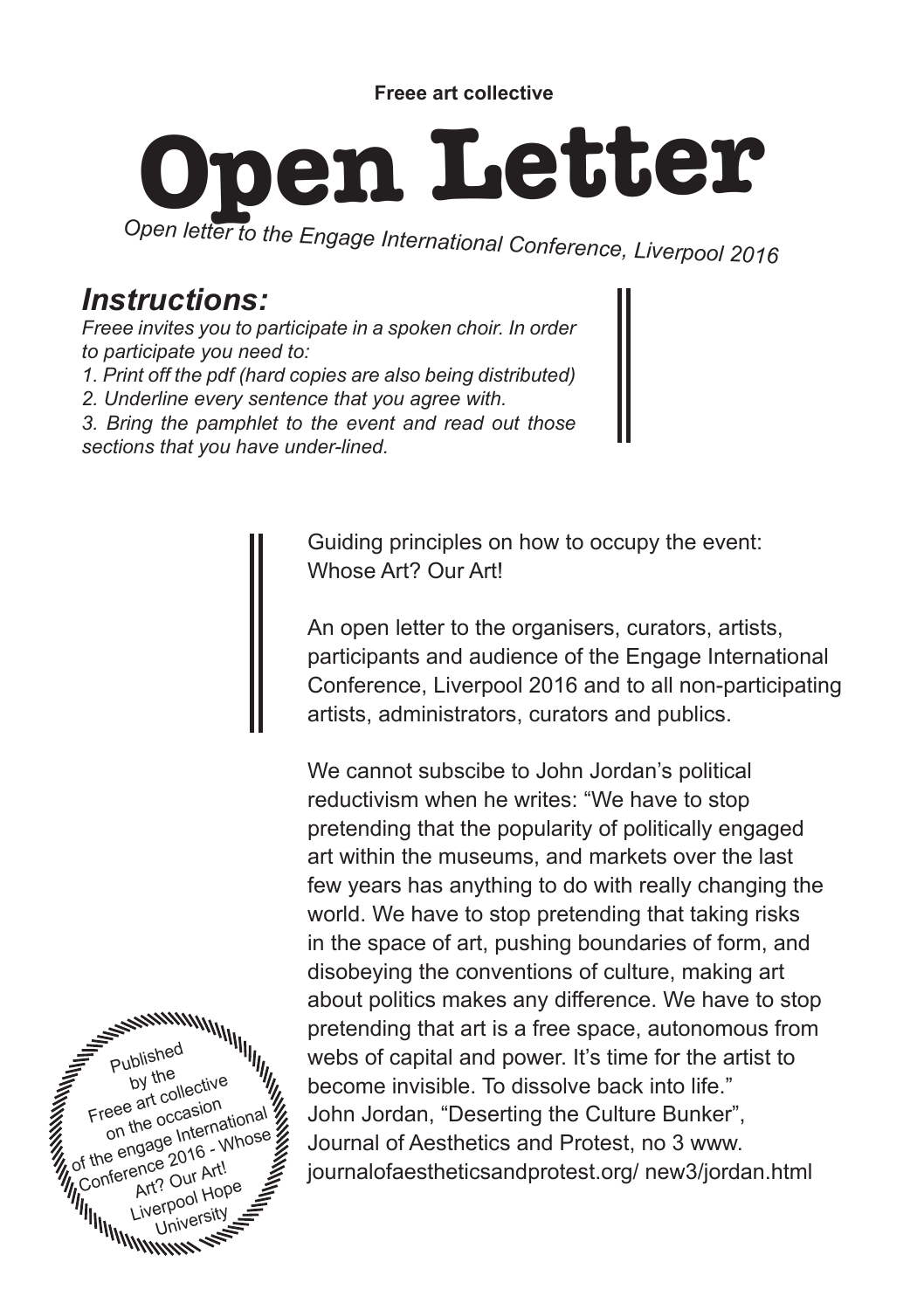We prefer self-reflexive critique to nihilist criticism, so we align ourselves with Gail Day, Steve Edwards and David Mabb when they write: "We are all for stickers, posters and warm welcomes for the IMF, but starkly contrasting activism to 'autonomous art' does not seem good enough, even when it is draped in the fashionable rhetoric of the Situationist International." 'What Keeps Mankind Alive?':the Eleventh International Istanbul Biennial. Once More on Aesthetics and Politics' Gail Day, Steve Edwards, David Mabb Historical Materialism 18 (2010) 135–171

The publicity material for the 2016 engage International Conference 'Whose Art? Our Art! is torn between activism and access, politics and careers. It should be given credit for its advocacy of activism and thereby becoming one of the most politically engaged international art events since the tenth Istanbul biennial. For the first time in a generation, there is the real possibility to take activism and political art seriously through a meeting between critical thinking and the long avant-garde!

This year the NCCPE annual conference has sewn together arts activism, art education and sustainable art careers, putting radical politics on the agenda as a resource for business as usual. Notions such as 'engagement' are being put to use as techniques for career building within neoliberal hegemony, simultaneously drawing on a radical tradition and riding roughshod over it at the same time.

We appreciate the support for participatory political action but we oppose activism being used as a managerial toolkit. We reject the superficial argument that art should have never existed as a separate category from life, which too easily smooths the passage of art's political and institutional instrumentalisation.

Therefore we are writing (and standing before you) to invite you to engage in the activism that you are promoting. Do not stop at activism in the streets, but bring activism into your workplace, not as a style of public engagement but as a form of enagaging with your own institutions. Collaborate with activists and not merely the professionals who are interested in activism as a resource for art's institutions.

Protest is beautiful because it transforms its participants into active social agents (in other words, individuals who have a clearer idea of what they can achieve collectively). It is also a practice that requires rehearsal, repetition and active engagement. The purpose of activism, therefore, is not to change the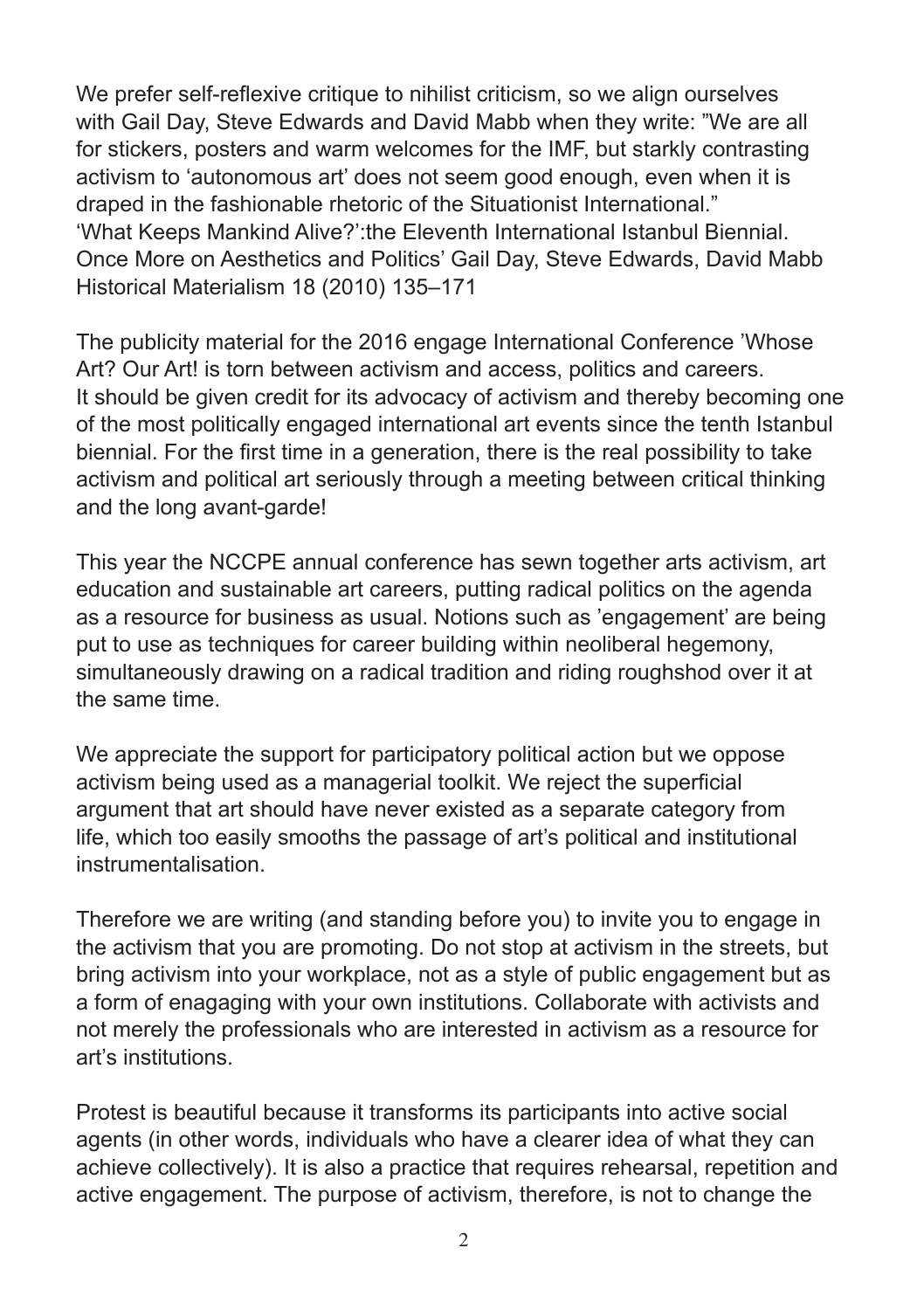world directly and immediately, but to change the participants of activist politics into historical agents of change.

We wonder whether the subtitle 'Access and Activism in Gallery Education' dilutes activism for the institutional targets imposed by neoliberal hegemony. We add the question: 'How can access be a transfer of power?' If access is nothing other than allowing the excluded to join in, then it is a form of social control. The only access that counts is access to decision making. Increasing visitor numbers extends the dominance of dominant culture. Radical access must transform art's institutions themselves and insert art into the apparatuses of unlimited democracy.

When the organisers ask 'how the arts can effectively engage with schools' it sounds like a client relationship is being developed by a well run business. If you want a relationship with schools – and not just access to a new generation of gallery goers – then collaborate with schools, put teachers in your curatorial teams, arrange for the teachers' unions to meet artists and curators on your premises, and above all, fight for the right to a free education for all and campaign against University tuition fees. It is through your activism for education as a right that you will cement the link between art and schools.

Art and eduction share the goal of setting people free. Both are strengthened by the transformation of individuals through collective action. We set people free in schools and in art, not by granting them access to laudable institutions but providing them with the facilities to take power. We cannot manage their freedom. We are not experts on their freedom. We cannot make them a gift of their own freedom.

The increased freedom of the excluded must be experienced as a loss by the included or it is nothing but incorporation.

While it seems impossible today to subject all economic exchanges to radical and unlimited democracy, it is feasible for all art institutions and all educational institutions to aspire to the infinite democracy. We call on everyone here to return to your institutions with one aim: to open every decision and every policy to the widest possible democratic participation.

When you think you've included everyone in decision making, ask who has been left out. When you think inclusion is full and equitable, ask where the power really lies.